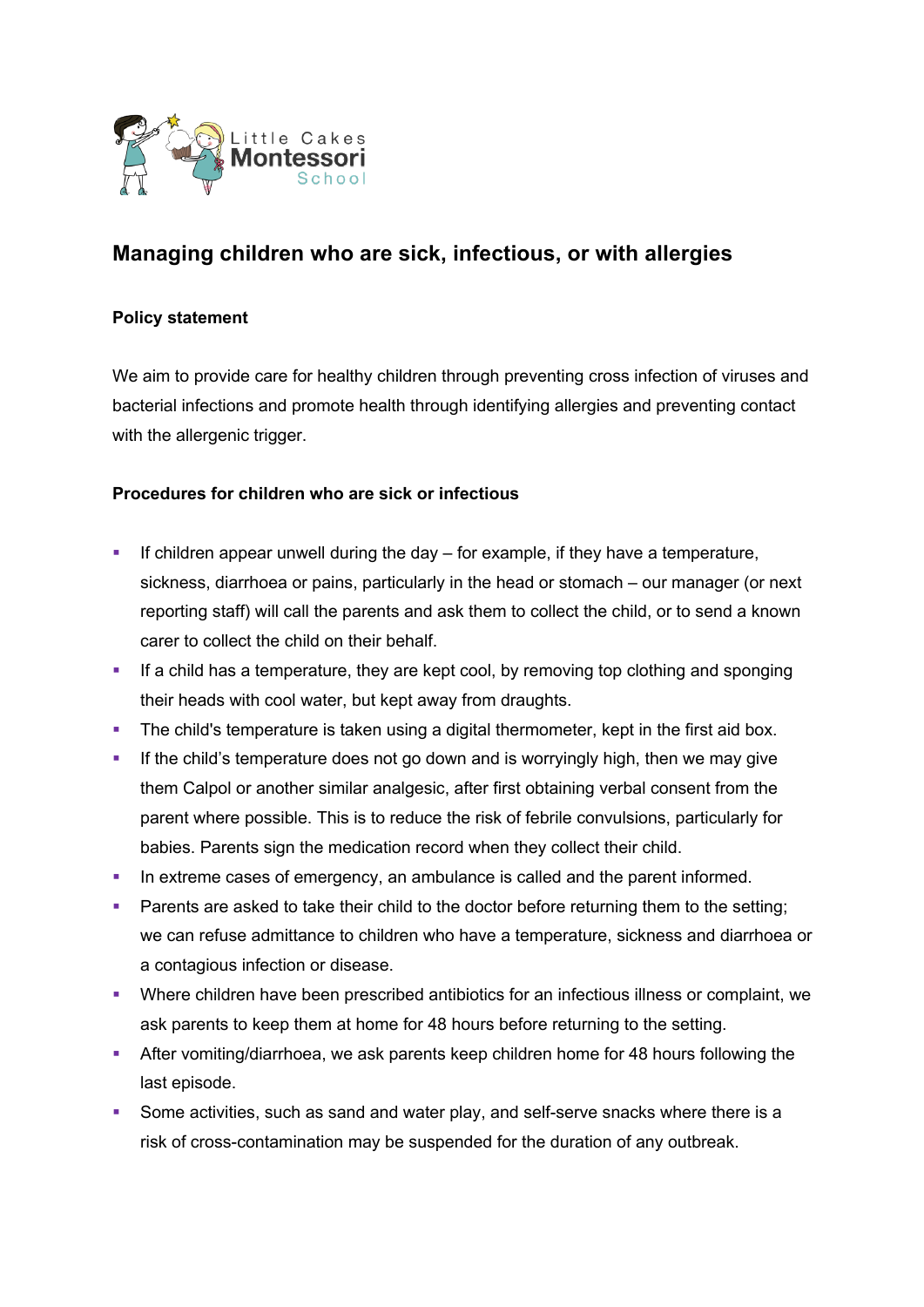§ We hold a list of excludable diseases and current exclusion times. The full list is obtainable from

www.gov.uk/government/publications/health-protection-in-schools-and-other-childcarefacilities and includes common childhood illnesses such as measles.

# *Reporting of 'notifiable diseases'*

- If a child or adult is diagnosed as suffering from a notifiable disease under the Health Protection (Notification) Regulations 2010, the GP will report this to Public Health England.
- When we become aware, or are formally informed of the notifiable disease, our manager (or reporting staff) informs Ofsted and contacts Public Health England, and acts on any advice given.

# *HIV/AIDS/Hepatitis procedure*

HIV virus, like other viruses such as Hepatitis A, B and C, are spread through body fluids. Hygiene precautions for dealing with body fluids are the same for all children and adults. We:

- § Wear single-use vinyl gloves and aprons when changing children's nappies, pants and clothing that are soiled with blood, urine, faeces or vomit.
- Bag soiled clothing for parents to take home for cleaning.
- Clear spills of blood, urine, faeces or vomit using mild disinfectant solution and mops; any cloths used are disposed of with the clinical waste.
- Clean any tables and other furniture, furnishings or toys affected by blood, urine, faeces or vomit using a disinfectant.
- **Ensure that children do not share tooth brushes, which are also soaked weekly in** sterilising solution.

### *Nits and head lice*

- Nits and head lice are not an excludable condition; although in exceptional cases we may ask a parent to keep the child away until the infestation has cleared.
- On identifying cases of head lice, we inform all parents and ask them to treat their child and all the family if they are found to have head lice.

### *Procedures for children with allergies*

- When children start at the setting we ask their parents if their child suffers from any known allergies. This is recorded on the Registration Form.
- **•** If a child has an allergy, we complete a risk assessment form to detail the following: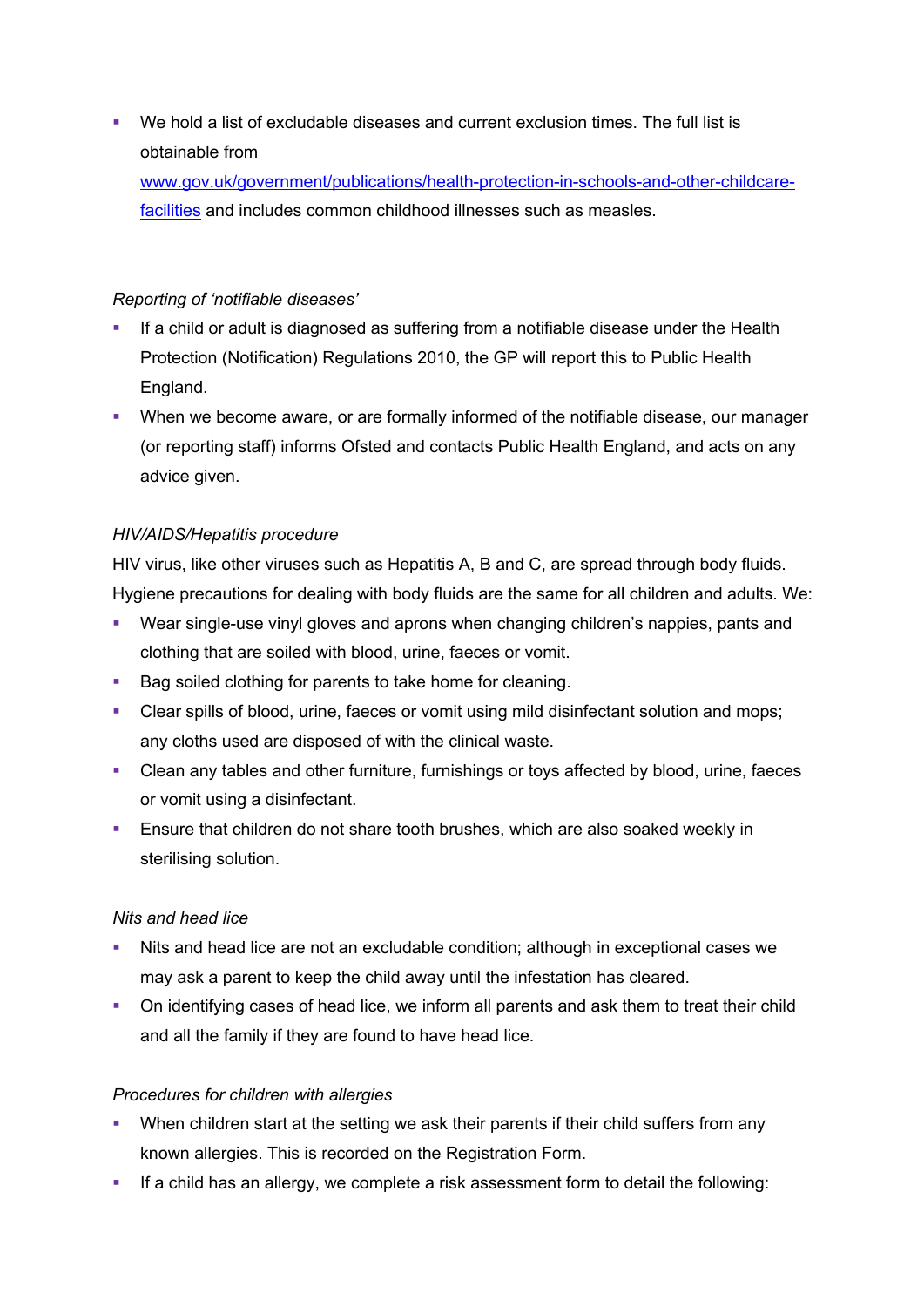- **-** The allergen (i.e. the substance, material or living creature the child is allergic to such as nuts, eggs, bee stings, cats etc).
- **-** The nature of the allergic reactions (e.g. anaphylactic shock reaction, including rash, reddening of skin, swelling, breathing problems etc).
- **-** What to do in case of allergic reactions, any medication used and how it is to be used (e.g. Epipen).
- **-** Control measures such as how the child can be prevented from contact with the allergen.
- **-** Review measures.
- This risk assessment form is kept in the child's personal file and a copy is displayed where our staff can see it.
- § A health care plan will also be completed if not provided by the parent.
- No nuts or nut products are used within the setting.
- Parents are made aware so that no nut or nut products are accidentally brought in, for example to a party.

### *Insurance requirements for children with allergies and disabilities*

- If necessary, our insurance will include children with any disability or allergy, but certain procedures must be strictly adhered to as set out below. For children suffering life threatening conditions or requiring invasive treatments; written confirmation from our insurance provider must be obtained to extend the insurance.
- § At all times we ensure that the administration of medication is compliant with the Safeguarding and Welfare Requirements of the Early Years Foundation Stage.
- Oral medication:
	- **-** Asthma inhalers are now regarded as 'oral medication' by insurers and so documents do not need to be forwarded to our insurance provider. Oral medications must be prescribed by a GP or have manufacturer's instructions clearly written on them.
	- **-** We must be provided with clear written instructions on how to administer such medication.
	- **-** We adhere to all risk assessment procedures for the correct storage and administration of the medication.
	- **-** We must have the parents or guardians prior written consent. This consent must be kept on file. It is not necessary to forward copy documents to [our/my] insurance provider.
- Life-saving medication and invasive treatments:

These include adrenaline injections (Epipens) for anaphylactic shock reactions (caused by allergies to nuts, eggs etc) or invasive treatments such as rectal administration of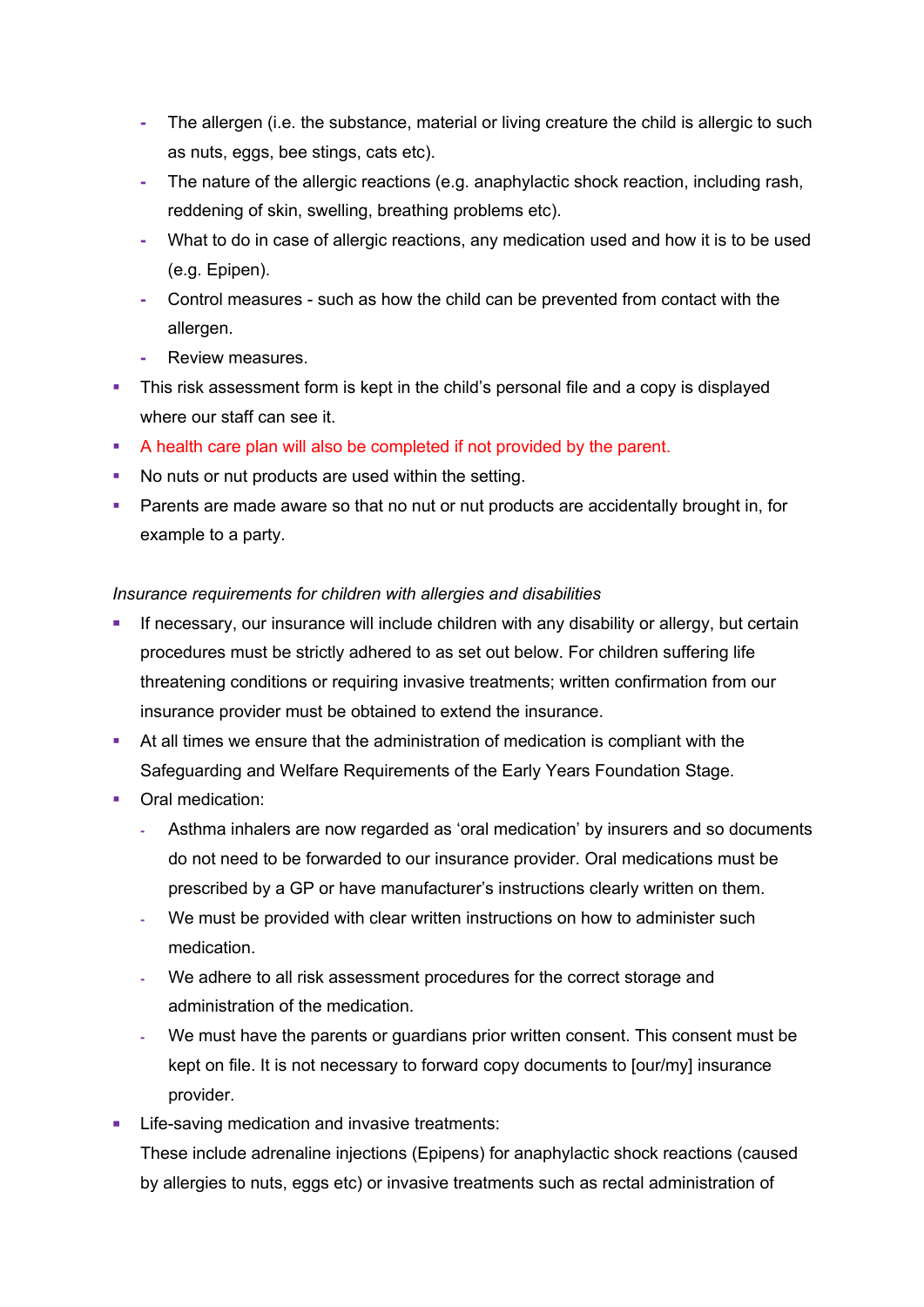Diazepam (for epilepsy).

- **-** We must have:
	- a letter/care plan from the child's GP/consultant stating the child's condition and what medication if any is to be administered;
	- written consent from the parent or guardian allowing our staff to administer medication
	- Written confirmation that we hold this information will first be sent to [the Early Years Alliance Insurance team for appraisal (if you have another provider, please check their procedures with them)]. Written confirmation that the insurance has been extended will be issued by return.
- **Treatments, such as inhalers or Epipens are immediately accessible in an emergency.**
- Key person for special needs children requiring assistance with tubes to help them with everyday living e.g. breathing apparatus, to take nourishment, colostomy bags etc.:
	- **-** Prior written consent must be obtained from the child's parent or guardian to give treatment and/or medication prescribed by the child's GP.
	- **-** The key person must have the relevant medical training/experience, which may include receiving appropriate instructions from parents or guardians.
	- **-** Copies of all letters relating to these children must first be sent to the Early Years Alliance Insurance team for appraisal (if you have another provider, please check their procedures with them)]. Written confirmation that the insurance has been extended will be issued by return.
- **•** If we are unsure about any aspect, we contact the Early Years Alliance Insurance team on 020 7697 2585 or email insurance@evalliance.org.uk or insert details of your insurance provider].

| This policy was adopted by                 | Alpa Chauhan | (name of  |
|--------------------------------------------|--------------|-----------|
|                                            |              | provider) |
| On                                         | October 2021 | (date)    |
| Date to be reviewed                        |              | (date)    |
| Signed on behalf of the provider           |              |           |
| Name of signatory                          |              |           |
| Role of signatory (e.g. chair, director or |              |           |
| owner)                                     |              |           |